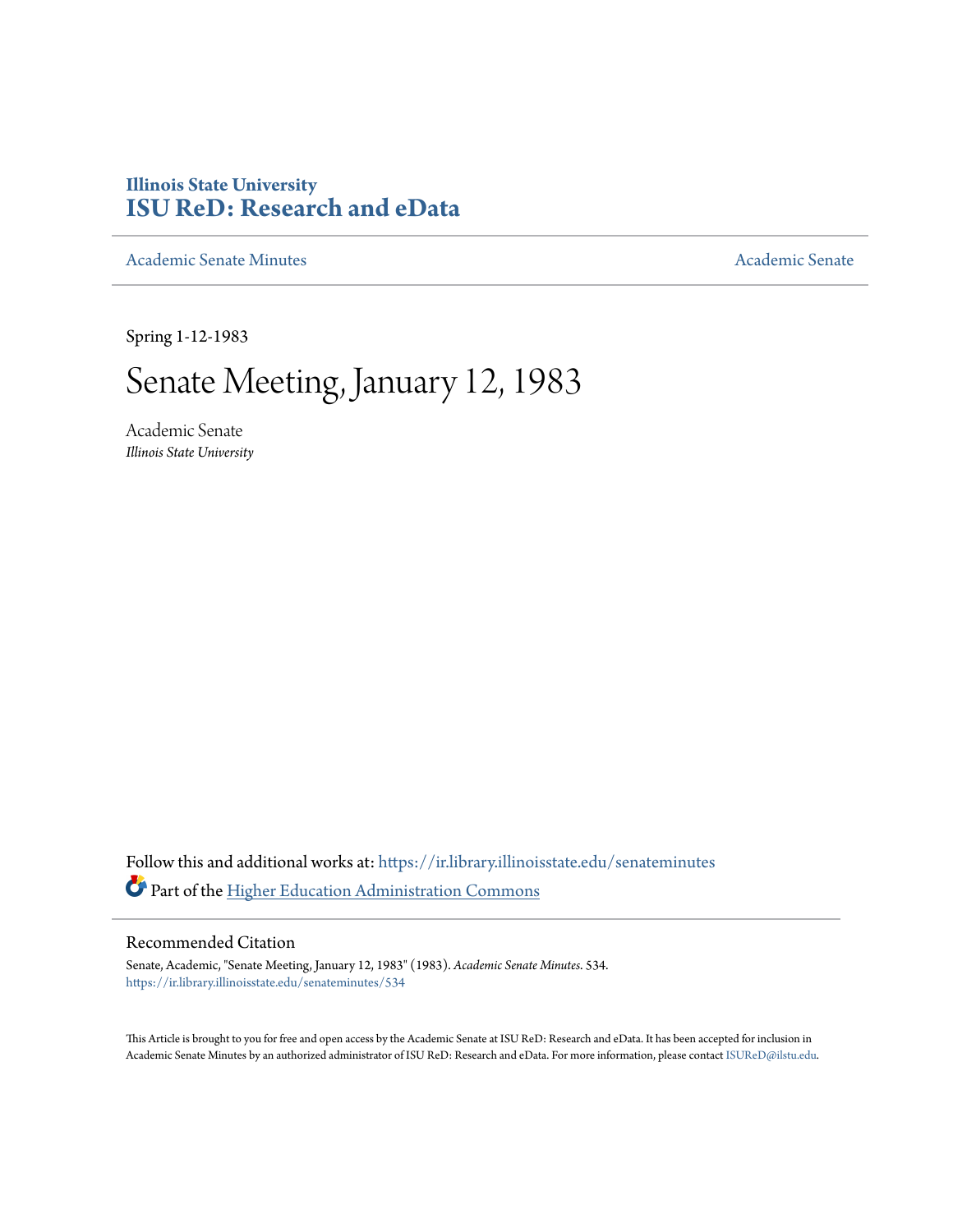## ACADEMIC SENATE MINUTES (not approved by the Academic Senate)

January 12, 1983 Volume XIV, No. 8

Contents

Call to Order

Roll Call

Approval of Minutes of December 15. 1982

Chairperson's Remarks

Vice Chairperson's Remarks

Student Body President's Remarks

Administrators' Remarks\*

Election of Student Member to Executive Committee

Student Election Code Revisions (11.22.82.1)

Proposal to Split Student Center/Auditorium Board in Separate Policy and Programming Committees (11. 9.82.1) \*

Committee Reports

Communications\*

Adjourrnnent

\*Related materials in Appendix

Meetings of the Academic Senate are open to members of the University community. Persons attending the meetings may participate in discussion with the consent of the Senate.

Persons desiring to bring items to the attention of the Senate may do so by contacting any member of the Senate.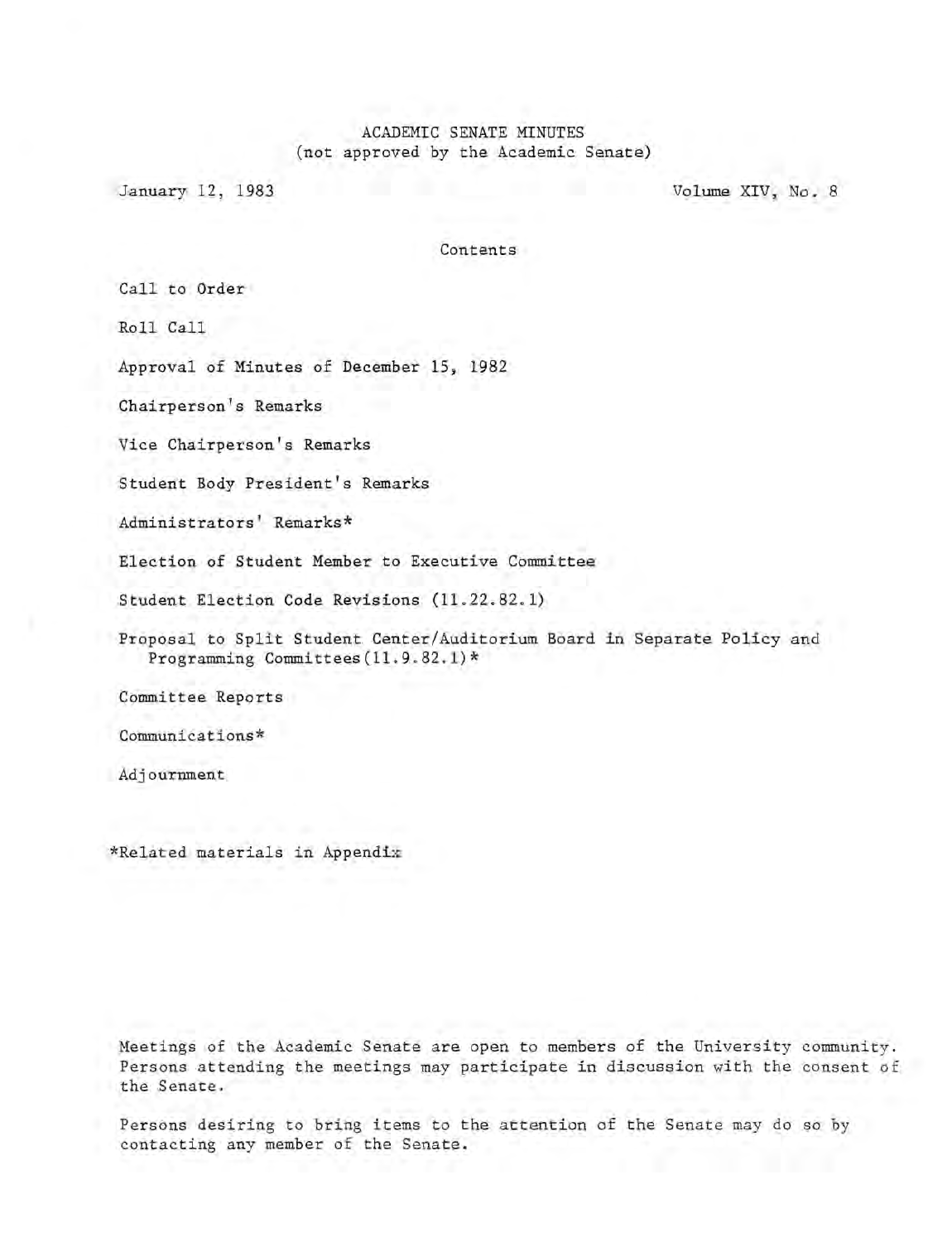## ACADEMIC SENATE MINUTES (not approved by the Academic Senate)

January 12, 1983 Volume XIV, No. 8

. ,

#### Call to Order

The meeting was called to order by Chairperson Tuttle at 7:06 p.m. in the Circus Room of the Bone Student Center.

#### Roll Call

Secretary Varner called the roll and announced that a quorum was present.

#### Approval of Minutes of December 15, 1982

Mr. Watkins said the first sentence of the last paragraph on page 3 should read as follows: In the President's meeting with the college deans, they said summer session should be protected. Mr. Strand said the last sentence in the third full paragraph should read: Once total funding for the repair work is received, the plaza surface would be replaced and the library roof repaired. Mr. Eggan made the following correction on page 6, the second sentence: The committee had not analyzed this section to the same extent as Sections I, II, and III.

XIV-89 On a motion by Mr. Pontius (seconded by Mr. Houghton), the minutes were approved on a voice vote.

#### Chairperson's Remarks

Mr. Tuttle said he would be out of town tomorrow and the promulgation letter to President Watkins would be sent by Mr. Bruin.

He further commented that the colleges would be receiving notification of the February Senate elections. New Senators would be seated at the first meeting in April (6th); a retreat for the new Senate would be held March 30, 1983. He would be naming members to a planning committee for the retreat. Suggestions for the agenda for the retreat should be sent to the Senate Office for consideration by the committee.

#### Vice Chairperson's Remarks

Mr. Bruin noted that student elections would also be coming up. The process of screening Election Committee members was under way. Greg Brooks had asked him to announce that the Student Association Book Exchange was in operation in the Old Main Room of the Bone Student Center.

#### Student Body President's Remarks

Mr. Tuttle said there was currently no Student Association President.

### Administrators' Remarks

Mr. Watkins noted that he had often expressed appreciation for the strong representation by Denise Orchowski, our Student Regent, and the outstanding contributions made by our members of the Joint University Advisory Committee.

#### $-2-$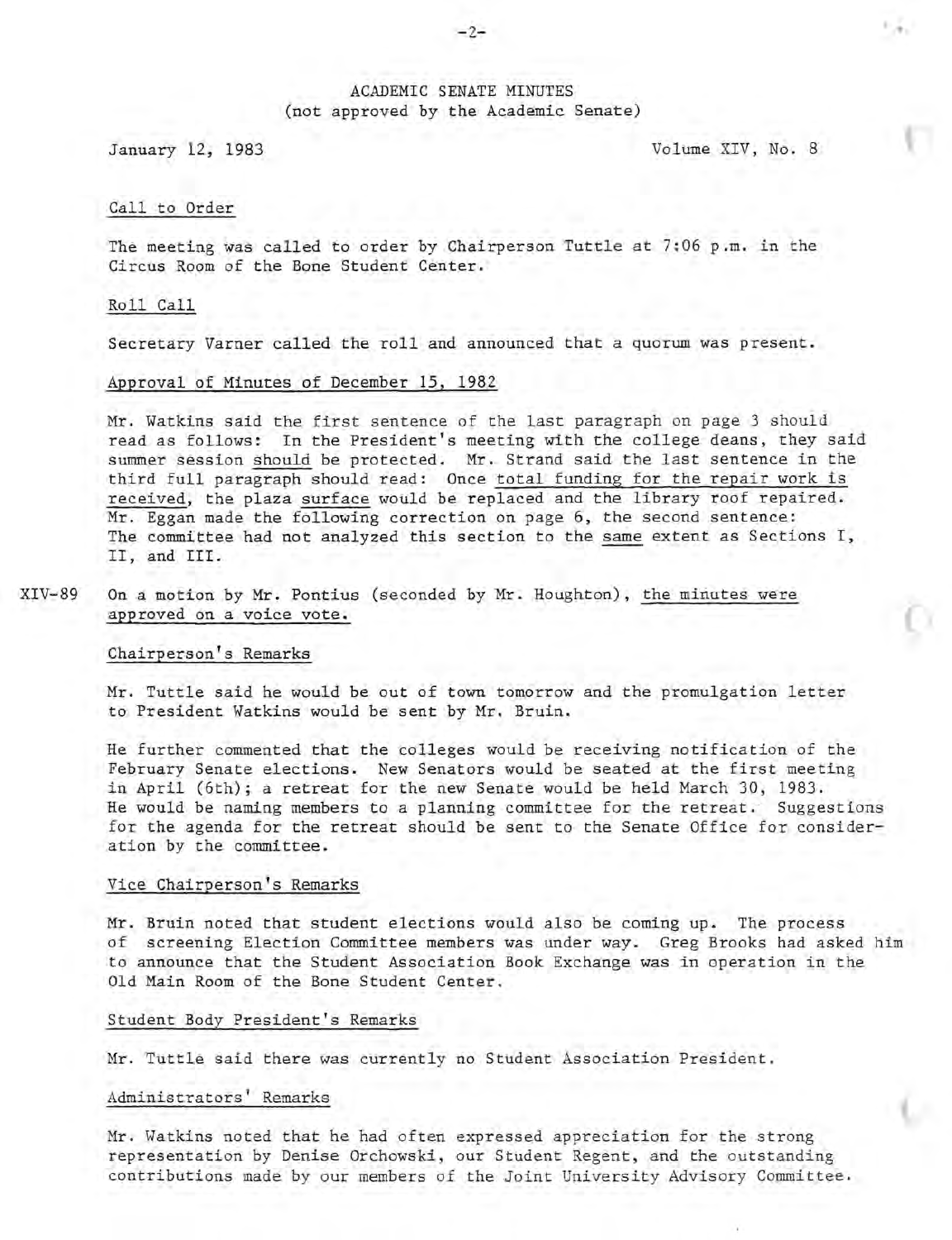He now wanted to comment on some events that occurred during the time that school was in recess. The University had reason to be proud of two individuals. The January 5 issue of the Daily Pantagraph had reported on a paper prepared by Dr. Franklin G. Matsler, Executive Director of the Board of Regents, for the January 5 meeting of the Illinois Board of Higher Education (IBHE). Dr. Matsler said "Illinois is coming to a  $'Y'$  in the road. One path will lead us to not only academic mediocrity but also into an economic and fiscal status which, if not dealt with soon, could last for many years." Dr. Matsler pointed out that other states were getting ahead of Illinois in adopting a variety of tax increases: sales tax, cigarette tax, a surtax on income tax, and a surcharge on income tax. Other states were considering special legislation, and Illinois should also be doing something to increase support for higher education.

At the January 5 meeting of the IBHE, David Murray, Chairman of the Board of Regents, had led the charge for support of a resolution calling for an increase in taxes to fund state colleges and universities in Illinois. The resolution was approved by the IBHE 15-1.

Mr. Watkins said the statements by both Dr. Matsler and Mr. Murray were important statementson behalf of Illinois State. He further pointed out that it was not known at this time if "Jaws I" would be the end of budget cuts, or if Jaws II would be coming. He reminded the Senate that the system heads had recommended that the 3% salary increase scheduled for January 1 be deferred. However, the Board of Governors had granted the raise to those staff members who were in a union.

Mr. Tuttle noted that Mr. Murray's stand on the need for increased funding for education was an encouraging sign. Mr. Ritt wondered how long we had waited for this type of behavior. He felt the University community had an opportunity to support in some way this type of behavior. Ms. Crafts agreed and felt it would be appropriate to do something. Mr. Friedhoff asked if Mr. Tuttle could appoint someone to prepare a "Sense of the Senate" resolution to be presented during Communications. Mr. Tuttle appointed Mr. Ritt, Mr. Friedhoff, and Ms. Crafts to prepare such a resolution.

Mr. Boothe said it was good to be back. He very much appreciated the many cards and notes he received. He wanted to publicly thank Gene Jabker who carried on very well during his absence. He reported that Louise Farmer, a long time member of the faculty, died January 9.

Mr. Boothe said he was pleased to report a large jump in the mean ACT scores of incoming students from 20. 17 to 20. 60. This was two points above the average in Illinois. He further commented that at this time it would appear there would be a record enrollment for the second semester--200 ahead of this time last year--but 10-day figures were not in yet.

Mr. Strand distributed 1984 budget information which included the level of funding recommended by the IBHE (copy appended to these minutes). The total percent increase over the FY-1983 adjusted base was 9%. The IBHE. proposed budgetary guidelines for FY-1984 increases in operations were: Salaries, 8% on a 95% base; General Prices, 6% for most non-personnel items; Fire Protection, 9%; Library Materials, included in the general price increase at 6%; and Utility Prices, 16%. Utility budgets were based on a special state computation and would most likely account for any or all increases in one university compared to another. The IBHE staff had done a yeoman's job in representing the needs of higher education to the Board.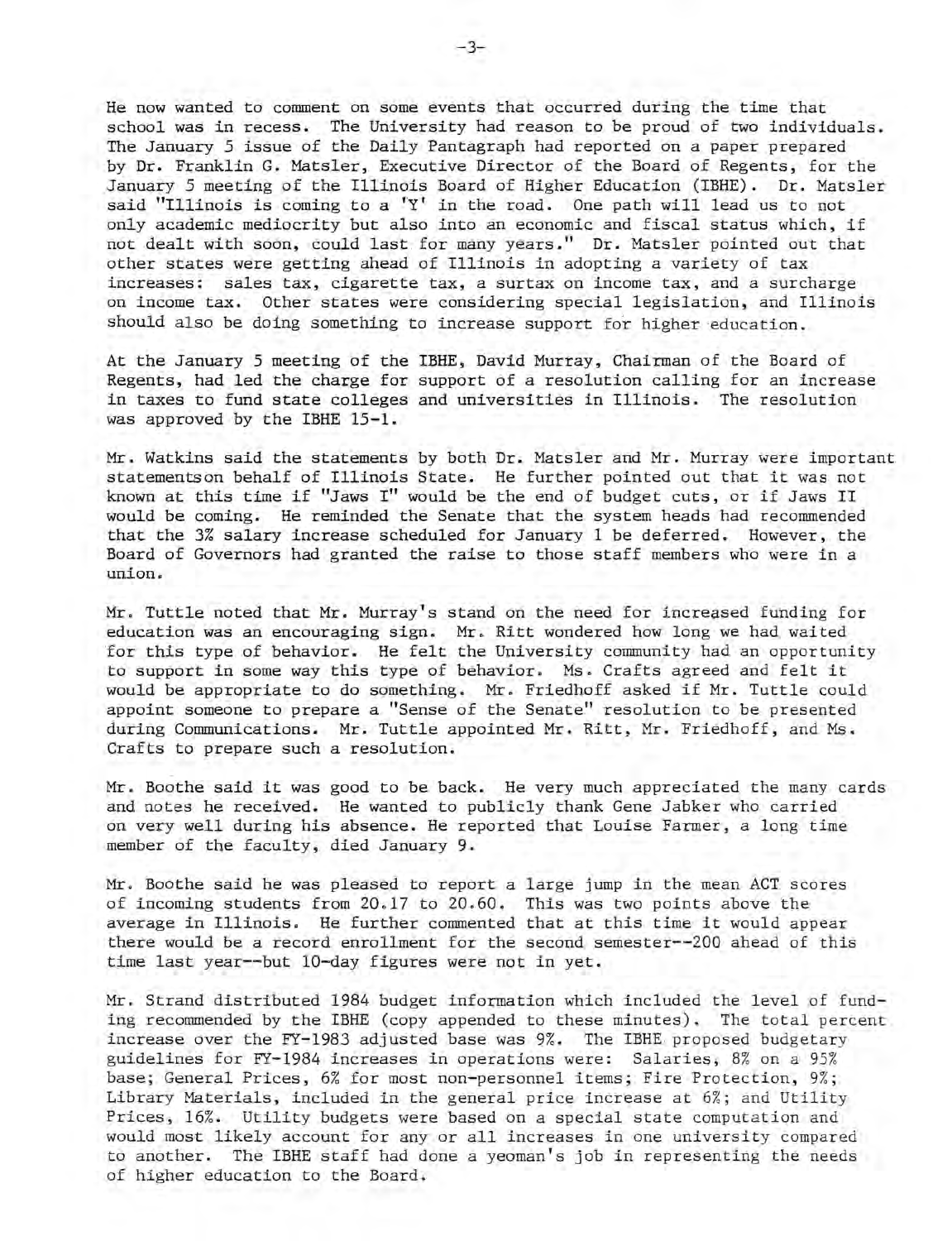In response to a question by Mr. Eimermann, Mr. Strand explained that the IBHE figure for the retirement budget represented the legislatively mandated gross benefit payout level while the BOR figure included a restoration of the funding lost in FY-1983. The BHE level was a 91.4% increase over last year.

In response to a question by Mr. Reitan, Mr. Strand noted that the value of having budgets go through the Board of Regents level (always higher than the level approved by the IBHE) allowed each system to develop guidelines for part of the budget. The guidelines provided the basis from which ISU's funding request was derived. At this level the budget expressed the real needs of the institution. The IBHE comes up with what is equitable at the state level. The legislature and the governor adjust the requests to accommodate the many needs of the state. At the BOR level the budget request provided a record of what the institutions really need. There was the opportunity to describe priorities, to say what things were most important. Mr. Watkins pointed out that it was with the backing of the BOR that ISU's equipment replacement funding was maintained.

Mr. Korchak asked about the consequences of no recommended funding for the Financial Aid Office in the Special Analytical Study request. It was pointed out that it would still be possible to provide this additional requested funding through internal reallocation. The Needs and Priorities Committee could be asked to address needs such as this and make recommendations to the president. This proposal was for additional money for staff time and computer time. The proposal was not related to financial award money.

Mr. Eimermann asked if the income fund figure included a 10% increase in tuition. Mr. Strand said it did. Mr. Eimermann then asked if this meant that the Board of Regents had no choice in the matter of increasing tuition. Mr. Watkins responded that the IBHE suggested that this amount could be anticipated in the income fund. The expectation was that tuition would be increased 10%, but final action would be taken by the Board of Regents. The BOR action usually came first, but this year was different. The income from tuition was based on enrollment figures expected to be about the same as this year.

#### Election of a Student Member to the Executive Committee

Following a 5-minute recess at 7:50 p.m., Mr. Tuttle announced that Steve Bedingfield had been elected on the first ballot.

#### ACTION ITEMS:

Student Election Code Revisions (11.22.82.1)

XIV-90 Mr. Eimermann, a member of the Rules Committee, moved adoption of the two proposed changes in the Student Election Code:

> Section III-2. (add final sentence): Additional provisions of this code shall supplement the said constitutions and bylaws, as prescribed by the student election code. (See Section IV-3.)

Section IV-3. (replace final sentence): Each candidate's legal name should appear on the petition precisely as it will appear on the ballot. A candidate shall have only his/her major(s) placed on the ballot beside his/her name. All other designations, including initials, abbreviations, and party affiliated names, initials or insignia are prohibited from appearing on the ballot.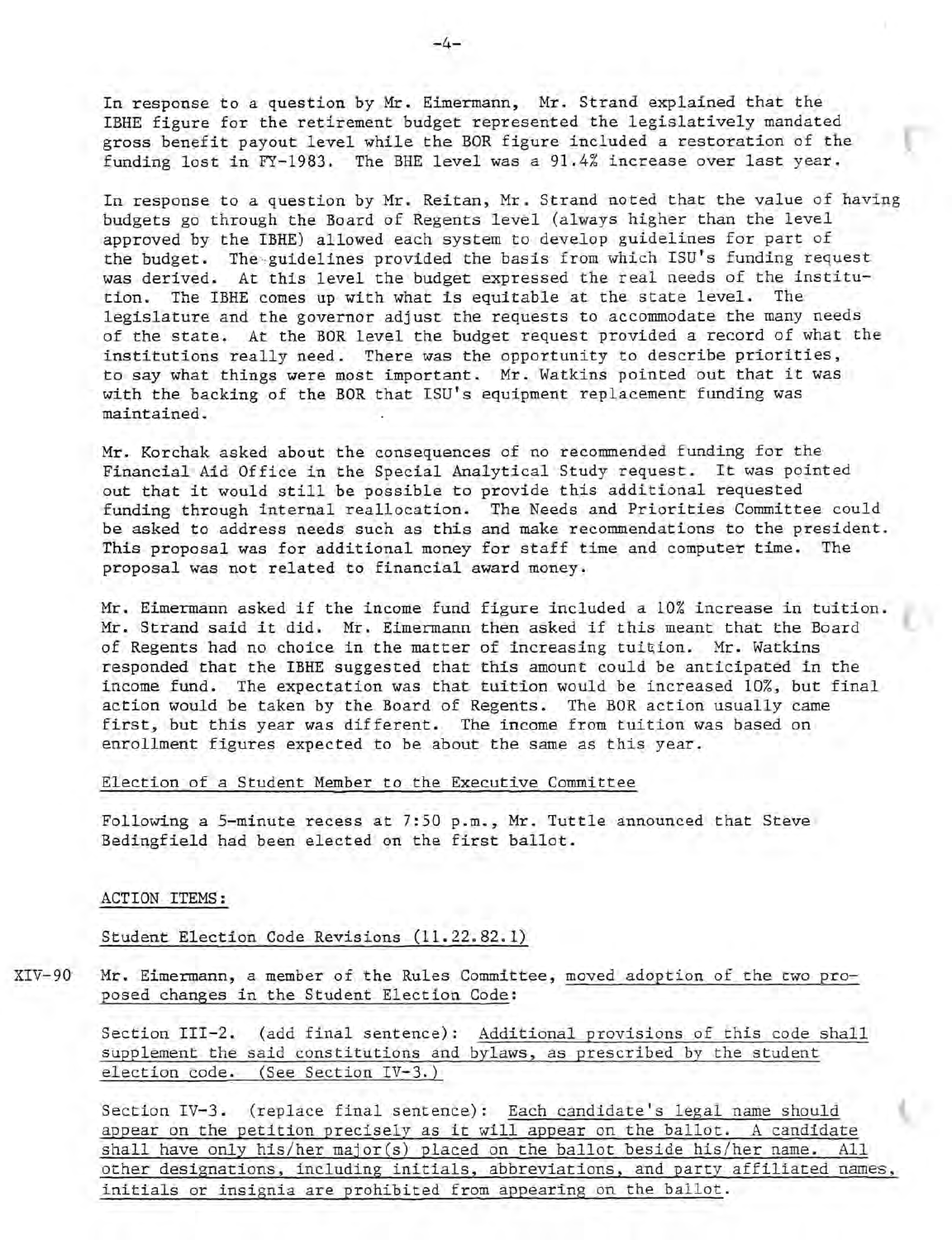Mr. Waites seconded the motion. Mr. Eimermann said the proposed changes had the support of the Rules Committee, based on the rationale offered. It was an effort to enhance student involvement and participation in student government at ISU. The effect of the changes would allow individuals to campaign on their own merits, qualities and strengths, rather than collectively with a political party or organization.

Ms. Pager said the Student Affairs Committee had met informally to review the proposal (as instructed by the Senate) and had no objections.

The motion passed unanimously on a voice vote.

## Proposal to Split Student Center/Auditorium Board in Separate Policy and Programming Committees (11.9.82.1)\*

XIV-91 Mr. Eimermann, for the Rules Committee, moved that the Senate accept this proposal to split the Student Center/Auditorium Board into separate policy and programming committees (seconded by Mr. Bedingfield).

> Mr. Eimermann said the Rules Committee felt the justification used by the people involved was such that there was no reason not to support the proposal.

Mr. Allen asked if the present board would be dissolved. Mr. Bruin responded that according to the proposal two separate committees would be created, pending approval by the Senate of new constitutions.

Ms. Gowdy said that at the last meeting Mr. Brickell said the Rules Committee did not support the composition of the proposed committees. Was there still uncertainty there? Mr. Allen said there was also concern about the the optimum number of members. In response to the first question, Mr. Eimermann said the Rules Committee had not met. Mr. Corra responded to Mr. Allen's comment and said the Rules Committee had not discussed the number of members. Mr. Allen then commented that this concern was one the Student Affairs Committee had dealt with. It had been suggested that the program committee should be enlarged. Fifteen would be a good number.

Mr. Eggan asked for an editorial change under committee functions: To establish any necessary subcommittees within itself to carry out its program. Mr. Eimermann and Mr. Bedingfield agreed to this change for both committees.

 $XIV-92$ Ms. Pager moved the following amendment (seconded by Mr. Allen):

> The formation of the Student Center/Auditorium Board Policy Committee and the Student Center/Auditorium Board Programming Committee will be contingent upon the approval of their constitutions. The constitutions must be approved by the start of the 1983-1984 academic school year.

The motion passed on a voice vote with some abstentions noted.

In response to a question, Mr. Tuttle said the constitutions would come to the Senate for approval via the Student Affairs Committee and the Rules Committee .

The main motion, as amended, passed on a voice vote.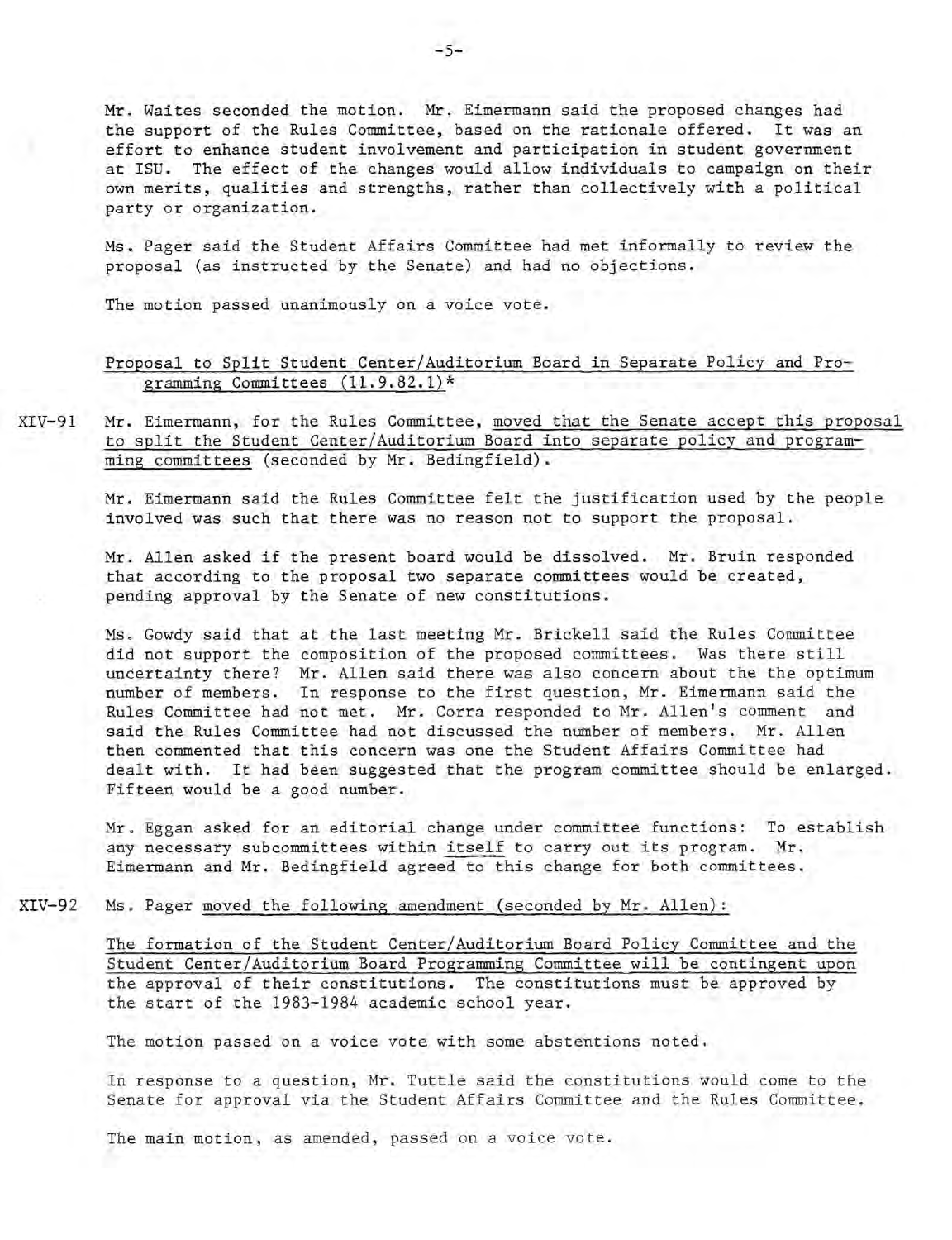#### Committee Reports

The Academic Affairs, Administrative Affairs, Faculty Affairs, and Student Affairs Committee chairpersons called for these committees to meet briefly following adjournment of the Senate meeting.

Budget Committee. Mr. Ritt, Chairperson, said the committee would meet at 6 p.m. on January 26, prior to the Senate meeting in the Circus Room. On the 6 p.m. on January 26, prior to the Senate meeting in the Circus Room. committee's agenda would be the English competency exam.

Executive Committee. Mr. Bruin said the next meeting would be January 19, 8:15 a.m., Hovey 308.

Joint University Advisory Committee. Ms. Crafts said the committee would meet in February. She planned to propose that the group look at possible alternatives for retirement and explore what some of the possibilities were.

#### Communications

Mr. Bruin said that he had learned that screenings for the Student Election Committee were scheduled and the first meeting of the committee would be January 23. He announced this he would be in the Senate Office from  $1-3$  p.m., Monday, Wednesday, and Friday.

XIV-93 Mr. Friedhoff moved approval of a Senate of the Senate Resolution (seconded by Ms. Pager). The resolution was presented by the committee appointed by the chair. (See appendix.) The motion passed unanimously on a voice vote.

Adjournment

 $XIV-94$ On a motion by Mr. Bedingfield (seconded by Mr. Mohr), the meeting adjourned at 8:10 p.m.

For the Academic Senate,

Iris Varner, Secretary

IV:p ch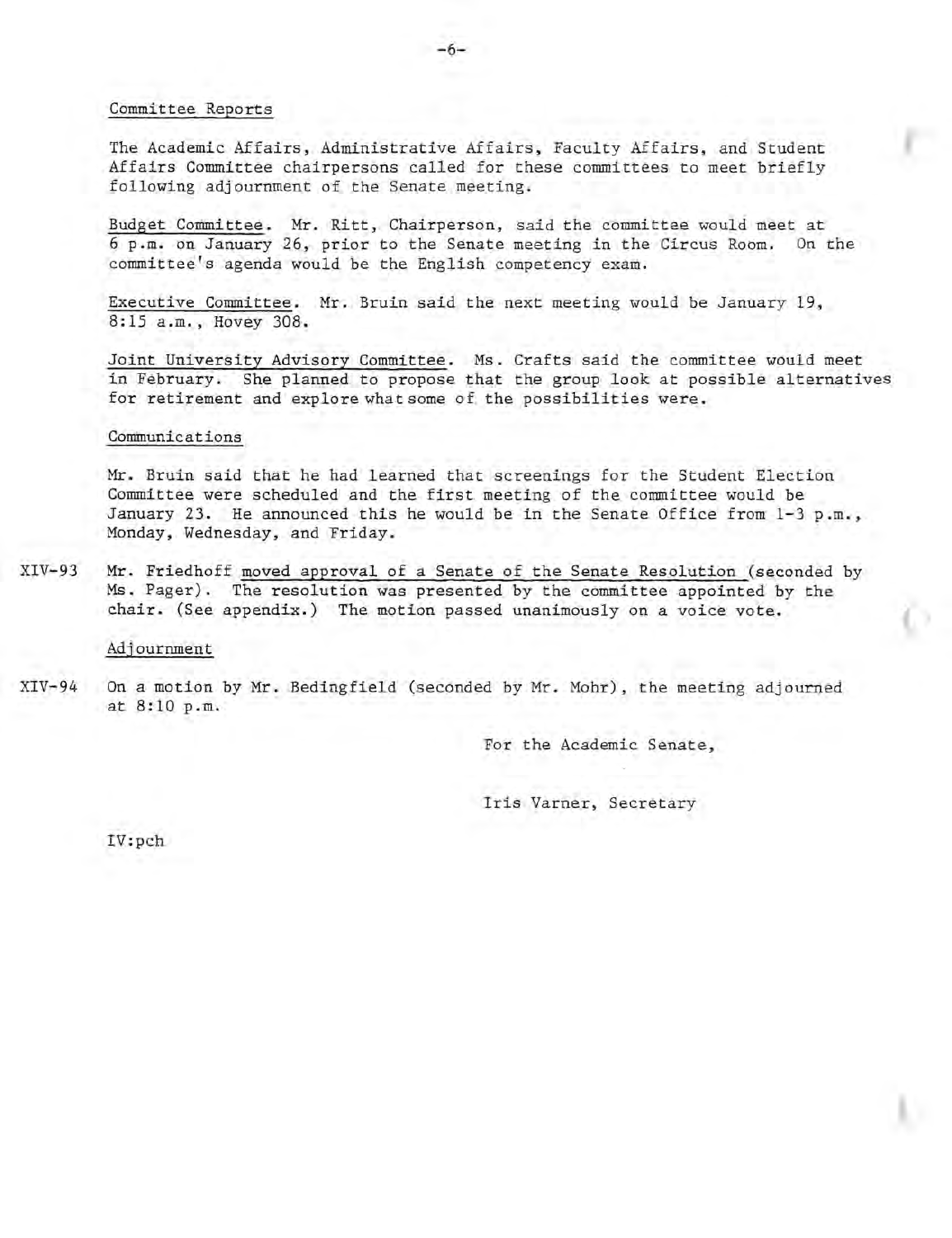$\epsilon$ 

**Late:** 1/12/83 **Volume No:** XIV No. 8

|                       |                         |               |            |               | $\text{Date: } 1/12/83$ |                             | Volume No: XIV |             | No. 8                        |                    |            |  |
|-----------------------|-------------------------|---------------|------------|---------------|-------------------------|-----------------------------|----------------|-------------|------------------------------|--------------------|------------|--|
|                       |                         | <b>VOTE</b>   |            |               |                         |                             |                |             |                              | <b>IVOICE VOTE</b> |            |  |
| NAME                  | ATTEN-<br>DANCE         | Motion<br>×   | Monon<br># | Motion<br>#   | Motion<br>#             | Motion<br>#<br>$\mathbf{r}$ | Motion<br>÷    | Motion<br># | Motion<br>No.                |                    | $X \mid M$ |  |
| Allen                 | ${\tt P}$               |               |            |               |                         |                             |                |             | 89                           | $\mathbf x$        |            |  |
| Andrejek              | $\overline{A}$          |               |            |               |                         |                             |                |             | 90                           | $\mathbf x$        |            |  |
| Bedingfield           | $\, {\bf p}$            |               |            |               |                         |                             |                |             | 91                           | $\frac{1}{x}$      |            |  |
| Boothe                | $\overline{P}$          |               |            |               |                         |                             |                |             | 92                           | $\mathbf{x}$       |            |  |
| Bowen                 | $\, {\bf P}$            |               |            |               |                         |                             |                |             | 93                           | x                  |            |  |
| <b>Brickell</b>       | EX.                     |               |            |               |                         |                             |                |             | 94                           | $\mathbf{x}$       |            |  |
| Bruin                 | P                       |               |            |               |                         |                             |                |             |                              |                    |            |  |
| Campbel1              | $\rm A$                 | ×.            |            |               |                         |                             |                |             |                              |                    |            |  |
| Corra                 | $\mathbf{P}$            |               |            |               | 1                       |                             |                |             | L                            |                    |            |  |
| Crafts                | $\, {\bf P}$            |               |            |               |                         |                             |                |             | 11 1                         |                    |            |  |
| Eggan                 | $\, {\bf P}$            |               |            |               |                         |                             |                |             | 11                           |                    |            |  |
| Eimermann             | ${\tt P}$               |               |            |               |                         |                             |                |             | Ĥ.                           |                    |            |  |
| Frahm                 | $\, {\bf p}$            |               |            |               |                         |                             |                |             |                              |                    |            |  |
| Friedhoff             | P                       |               |            |               |                         |                             |                |             | н                            |                    |            |  |
| Gamsky                | P                       |               |            |               |                         |                             |                |             | $\vert \vert$                |                    |            |  |
| Goodwin <sup>"</sup>  | P                       |               |            |               |                         |                             |                |             | $\mathbf{H}$                 |                    |            |  |
| Gowdy                 | $\overline{P}$          |               |            |               |                         |                             |                |             |                              |                    |            |  |
| Hobbs                 | EX.                     |               |            |               |                         |                             |                |             | 11                           |                    |            |  |
| Houghton              | $\, {\bf p}$            |               |            |               |                         |                             | ٠              |             | Ħ                            |                    |            |  |
|                       | P                       |               |            |               | ÷.                      |                             |                |             | iL.                          |                    |            |  |
| Korchak<br>Kroner     | No longer in schodl     |               |            |               |                         |                             |                |             |                              |                    |            |  |
| Landre                | EX.                     |               |            | $\mathcal{C}$ |                         |                             |                |             | $\mathbf{R}$                 |                    |            |  |
| Livesay               | $\overline{P}$          | H             |            |               |                         |                             |                |             | Ħ                            |                    |            |  |
| McCracken             | P                       |               |            |               |                         |                             |                |             | $\mathbf{H}$                 |                    |            |  |
| Miller                | $\, {\bf p}$            |               |            |               |                         |                             |                |             | $\vert \vert \vert$          |                    |            |  |
| Mohr                  | $\overline{P}$          |               |            |               |                         |                             |                |             |                              |                    |            |  |
| Pager                 | P                       | Ŵ.            |            |               |                         |                             |                |             | H.                           |                    |            |  |
|                       | ${\tt P}$               |               |            |               |                         |                             |                |             | $\mathbf{H}$                 |                    |            |  |
| Petrossian<br>Plummer | $\mathbb A$             |               |            |               | $\Lambda$               |                             |                |             | Ħ                            |                    |            |  |
| Pontius               | $\, {\bf p}$            | n             |            |               |                         |                             |                |             |                              |                    |            |  |
| Pritner               | P                       | H             |            |               |                         |                             |                |             | $\mathfrak{t}(\mathfrak{t})$ |                    |            |  |
| Reitan                | $\overline{\mathbf{P}}$ | $\vdash$      |            |               |                         |                             |                |             | Ш                            |                    |            |  |
| Ritt                  | $\overline{P}$          | $\vert \vert$ |            |               |                         |                             |                |             | Ш                            |                    |            |  |
| Romani                | $\overline{\text{P}}$   |               |            |               |                         |                             |                |             | $\overline{11}$              |                    |            |  |
| Rosenbaum             | $\overline{\mathbf{P}}$ | H             |            |               |                         |                             |                |             | 111                          |                    |            |  |
| Santiago              | $\mathbf{A}$            | ΙI            |            |               |                         |                             |                |             | Ш                            |                    |            |  |
| Schmaltz              | $\, {\bf P}$            | i i           |            |               |                         |                             |                |             | Ш                            | $\epsilon$         |            |  |
| Sickel                | $\, {\bf P}$            | $\mathbf{!}$  |            |               |                         |                             |                |             | 111                          |                    |            |  |
|                       | $\, {\bf p}$            | iІ            |            |               |                         |                             |                |             | Ш                            |                    |            |  |
| S1an                  | $\mathbf{p}$            | Н             |            |               |                         |                             |                |             | Ħ                            |                    |            |  |
| Strand                | $\overline{P}$          | H             |            |               |                         |                             |                |             | $1$   1                      |                    |            |  |
| Taylor                | P                       | 8             |            |               |                         |                             |                |             | $\frac{1}{1}$                |                    |            |  |
| Tuttle                | $\overline{P}$          | $\mathbf{1}$  |            |               |                         |                             |                |             |                              |                    |            |  |
| Varner<br>Voy         | $\rm P$                 | 1             |            |               |                         |                             |                |             | 11 <sup>1</sup><br>11        | $\hat{z}$          |            |  |
|                       | $\overline{P}$          | $\frac{1}{2}$ |            |               |                         |                             |                | 1           | 111                          | a.                 |            |  |
| Waites                |                         | $i +$         |            |               |                         |                             |                |             |                              |                    |            |  |
| Watkins               | $\, {\bf P}$            | 1.1           |            |               |                         |                             |                |             | ĦŦ                           |                    |            |  |
| Thite<br>Woodson      | EX.<br>$\, {\bf P}$     | $\mathbf{I}$  |            |               |                         |                             |                |             | ПĪ                           |                    |            |  |
|                       |                         |               |            |               |                         |                             |                |             | $\{1\}$                      |                    |            |  |
| Wright                | EX.                     |               |            |               |                         |                             |                |             | Ш                            |                    |            |  |

,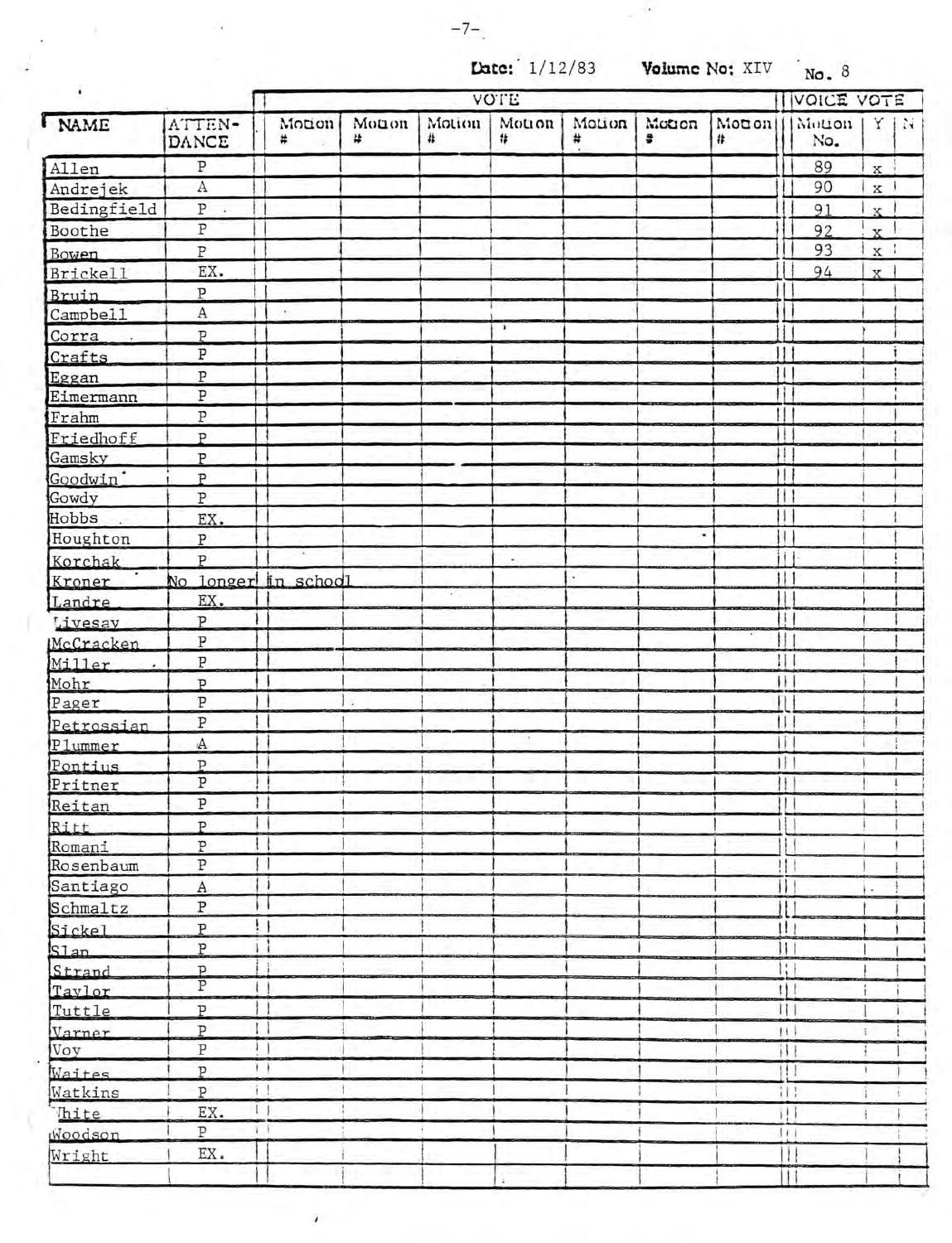## Illinois State University Operating Appropriation 1983 - 84 (In thousands)

|                                                          | ISU Request/  | <b>BHE</b>             |
|----------------------------------------------------------|---------------|------------------------|
|                                                          | BOR Recommend | Recommend              |
| Base Budget 1982-83 Appropriation<br>Adjustments to Base | 58,070.0      | 58,070.0               |
| Annualize 1982 -83 Salary Incr.                          | 591.7         | 591.7                  |
| Implementation of Financial Guide-                       |               |                        |
| lines                                                    |               | (5.0)                  |
| Adjusted Base 1982-83                                    | 58,661.7      | 58,656.7               |
| Add - NEPR's and SAS                                     |               |                        |
| Financial Aid Office                                     | 164.1         |                        |
| Electronic Comm. System                                  | 128.1         | 128.1                  |
| Equipment Replacement                                    | 620.1         | 620.0                  |
| Sub-Total                                                | 912.3         | 748.1                  |
| Add - Other Adjustments                                  |               |                        |
| Salary Increase 1983-84                                  | 4,592.6       | 3,321.8                |
| General Price Increases                                  | 772.3         | 578.7                  |
| Utility Price Increases                                  | 466.1         | 626.9                  |
| Fire Protection Price Increases                          | 17.9          | 17.9                   |
| Library Material Price Increase                          | 154.5         |                        |
| O & M New Bldgs.                                         | 13.1          | 7.5                    |
| Sub-Total                                                | 6,016.5       | 4,552.8                |
|                                                          |               |                        |
| Total Increase                                           | 6,928.8       | 5,300.9                |
| Percent Increase to 1982-83 Adjusted Base                | 11.8%         | 9.0%                   |
| Other Functions                                          |               |                        |
| Retirement                                               | 10,387.0<br>1 | $5,993.6$ <sub>1</sub> |
| IBA Rentals                                              |               |                        |
| Total Operating Appropriation                            | 75,977.5      | 69,951.2               |
|                                                          |               |                        |
| General Revenue                                          | 61,533.5      | 54,049.7               |
| Income Fund                                              | 14,444.0      | 15,901.5               |
|                                                          |               |                        |

1 - IBA Rentals were paid out in 1982-83. They will no longer be a part of ISU's appropriatio requests.

1-5-83 BV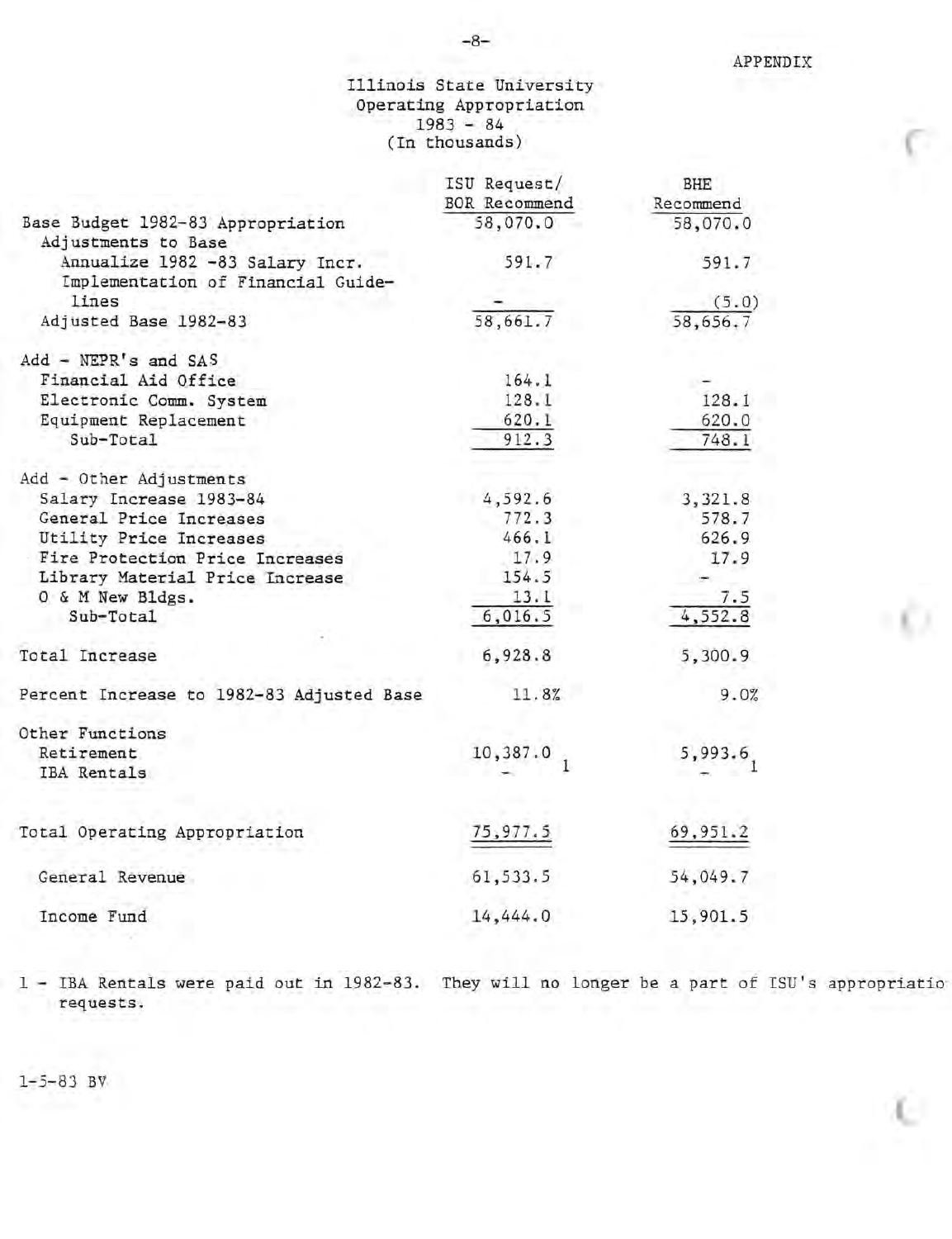STUDENT CENTER/AUDITORIUM BOARD PROGRAMMING COMMITTEE

Membership: 15

Chairperson: Elected from among the student members.

Ex Officio: Director of the Student Center

Nominated and elected by the Academic Senate for staggered two-year terms: Two (2) faculty members

Selected in accordance with Student Personnel Selection Code procedures and approved by the Academic Senate for one-year terms:

Twelve (12) students, two (2) alternates

Programming Committee Functions:

- 1. To develop educational, recreational and entertainina programs which will complement the goals of ISU.
- 2. To approve the committee's budget.
- 3. To establish any necessary subcommittees within itself to carry out its programs.

\* \* \* \* \* \* \* \* \*

STUDENT CENTER/AUDITORIUM BOARD POLICY COMMITTEE

Membership: 9

Chairperson: Elected from among the student members.

Ex Officio: Director of the Student Center

Nominated and elected by the Academic Senate for staggered two-year terms: Two (2) faculty members, one of whom must be from the College of Fine Arts

Selected in accordance with Student Personnel Selection Code procedures and approved by the Academic Senate for one-year terms:

Six (6) students, two (2) alternates

Policy Committee Functions:

- 1. To advise and assist the Student Center Director.
- 2. To see that the facilities of the Student Center are used to provide the greatest possible service to the academic community.<br>To assist in long range planning for the Student Center.
- 
- 3. To assist in long range planning for the Student Center . 4. To develop, recommend and review policies concerning the use of the BSC/BA facilities.
- 5. To assist with the selection of a Director and/or Assistant Director when a vacancy occurs in the BSC/BA.
- 6. To establish any necessary subcommittees within itself to carry out its responsibilities.